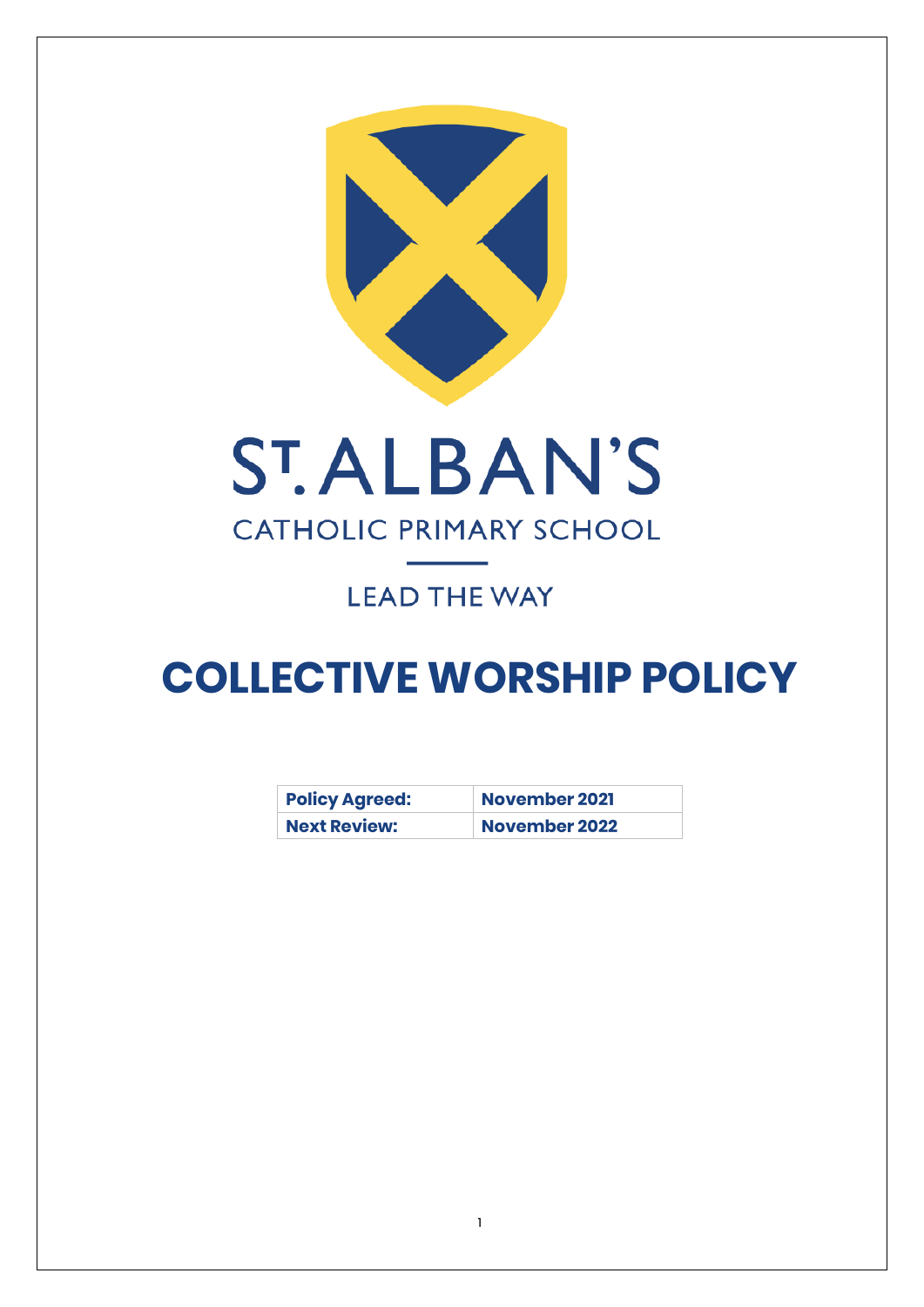#### **MISSION STATEMENT**

The mission statement for St. Alban's was created by the children, staff, parents and governors of the school.

#### St. Alban's Mission Statement



St Alban's Catholic Primary School is a Christian community embracing a partnership between the school, home and parish. It offers to each member the opportunity to grow in knowledge of the Father through Jesus His Son with the guidance of the Holy Spirit, fostered through prayer, worship and awareness of the scriptures.

We believe that every individual is uniquely created and loved by God and therefore has the right to be part of a community where each member is valued and respected for their own worth irrespective of race, colour, creed or ability. The children will be helped to appreciate that they are members of God's wider world in its richness and diversity.

Our curriculum provides a Catholic Christian setting in which all children have an equal opportunity to grow in understanding and in the acquisition of skills, attitudes and values.

#### **THE NATURE OF COLLECTIVE WORSHIP**

In keeping with our Mission Statement above, we believe that Christian worship in a Catholic school is concerned with giving glory, honour, praise and thanks to God. It is our loving response, in word and action, to God's invitation to enter into relationship, made possible through the work of Jesus Christ and the witness of the Holy Spirit.

#### **LEGAL REQUIREMENTS**

We acknowledge the legal requirement that there must be a daily act of worship for all pupils. (This can take place at any time during the school day and can be either a single act of worship for all pupils, or separate acts of worship in school groups.) We understand that simply holding Collective Worship that includes a prayer, said either by the teacher or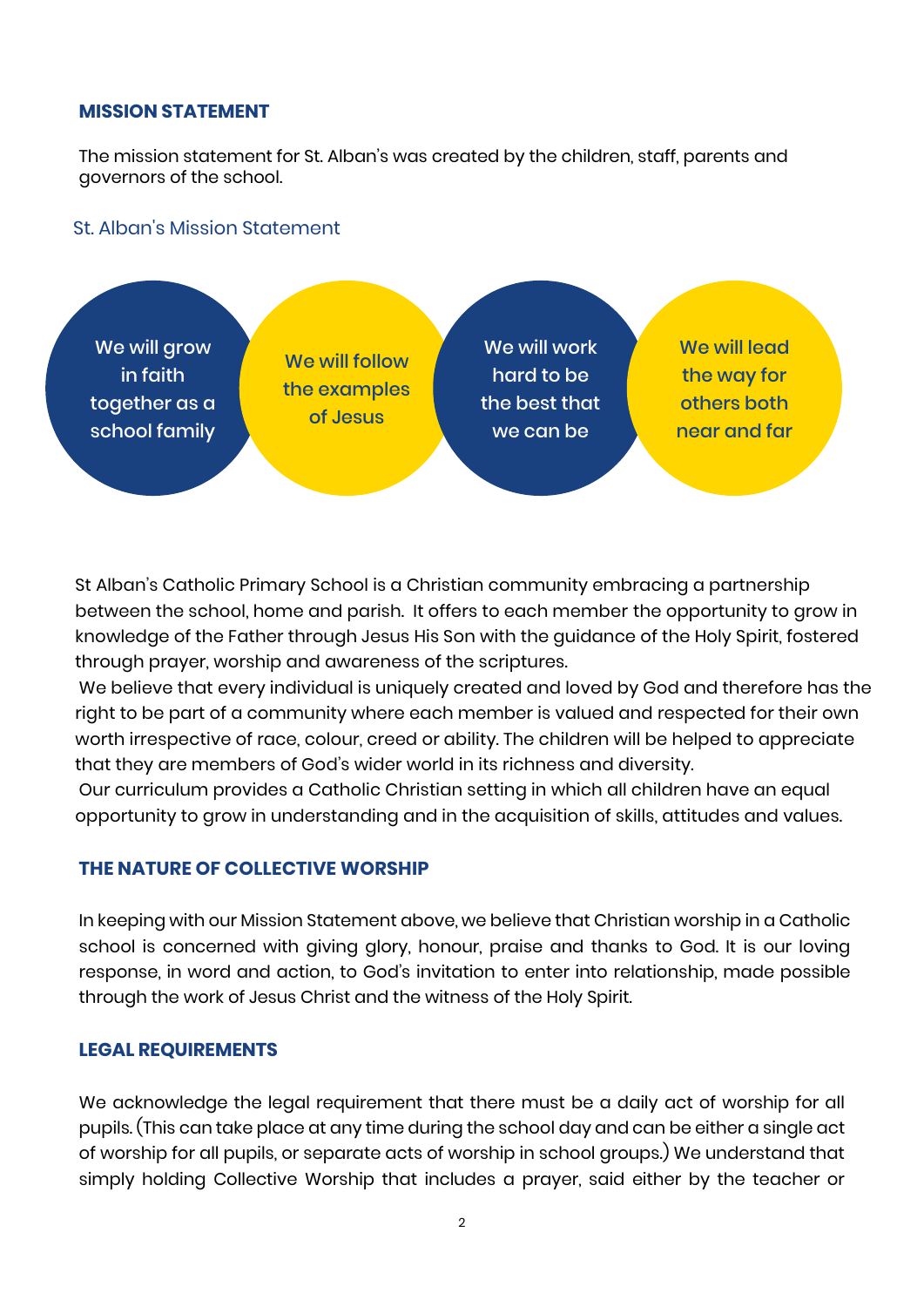everyone present, does not fulfil this requirement. We also acknowledge that collective worship and assembly are distinct activities. They may sometimes form part of the same gathering, but the difference between the two will always be made clear.

Parents have a right to withdraw their child from Collective Worship. However, given the importance of Collective Worship in a Catholic school, parents and prospective parents need to be made aware of the fact that it can never be confined to 'timetabled slots' but may take place in a variety of contexts other that those which are specifically structured.

The act of worship is not designated curriculum time under regulations and will not be subsumed under any part of the curriculum, including religious education.

In this school, as with any Voluntary Aided School, responsibility for arranging Collective Worship rests with the Governing Body after consultation with the Headteacher.

# **THE PLACE OF COLLECTIVE WORSHIP IN THE LIFE OF OUR SCHOOL**

We endorse the belief that Collective Worship takes into account the religious and educational needs of all who share in it:

- Those who form part of the worshipping community in church
- Those for whom school may be their first and only experience of church
- Those from other Christian traditions or none
- Those from other faith backgrounds.

It will be an educational activity or experience to which all can contribute and from which all can gain. Worship in this school is more than just a legal requirement. It is an integral part of school life and central to the Catholic ethos of our school.

# **AIMS OF COLLECTIVE WORSHIP**

We believe that Collective Worship in our school aims to provide opportunity for all pupils and staff:

- To contemplate something of the mystery of God
- To reflect on spiritual and moral issues
- To explore their own beliefs
- To respond to and celebrate life
- To experience a sense of belonging and develop community spirit
- To develop a common ethos and shared values
- To develop the skills of:
	- o Reverence
	- o Contemplation
	- o Reflection
	- o Interpretation
	- o Empathy
	- o Meditation
- To enrich religious experience
- To grow in liturgical understanding.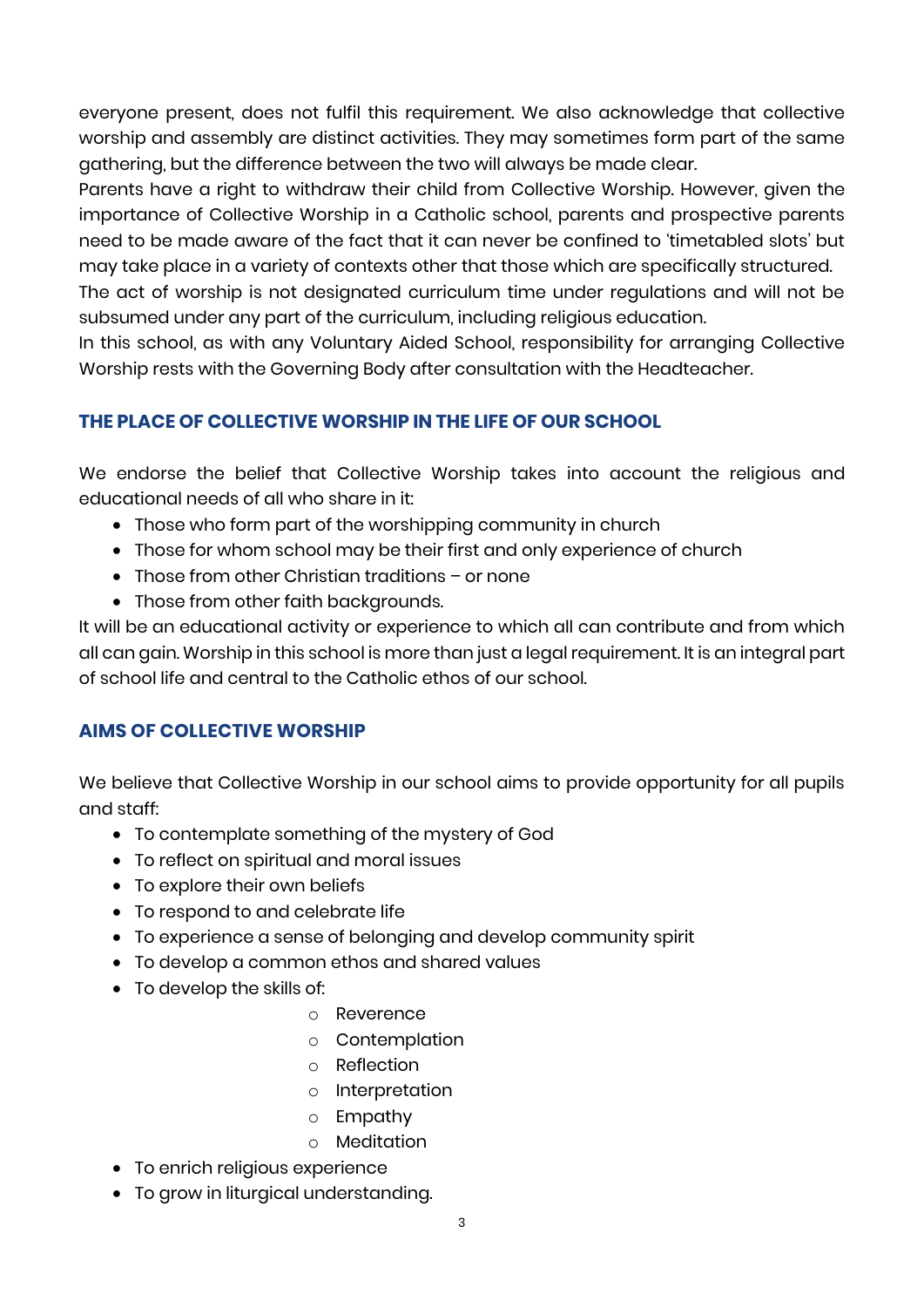- To reinforce prayers which are part of the Catholic tradition
- To reinforce positive attitudes
- To develop a sense of awe, wonder and inspiration in the person of Christ.

# **PRINCIPLES OF COLLECTIVE WORSHIP**

All Acts of Worship in this school will:

- Give glory and honour to God
- Be a quality experience, fundamental to the life of the school and its Catholic character
- Give children positive liturgical experiences, appropriate to their age, aptitude and family backgrounds in order to prepare them for the liturgical life of the Church.
- Celebrations will:
	- o be short and appropriately paced
	- o be simple, including a range of experiences offered in a variety of groupings and in a variety of settings.

# **TIMETABLE FOR COLLECTIVE WORSHIP**

| <b>Monday</b>                       | <b>Tuesday</b>                                              | Wednesday                                                        | <b>Thursday</b>                       | <b>Friday</b>                                        |
|-------------------------------------|-------------------------------------------------------------|------------------------------------------------------------------|---------------------------------------|------------------------------------------------------|
| Gospel KS2<br>Collective<br>Worship | KSI-Singing<br>(Collective<br>Worship and<br>hymn practice) | KS2 - Singing<br>(Collective<br>Worship and<br>hymn<br>practice) | <b>Class</b><br>Collective<br>Worship | Whole school<br>Celebration<br>Collective<br>Worship |
|                                     |                                                             | $KSI - Class$<br>Collective<br>Worship                           |                                       |                                                      |

# **PLANNING AND DELIVERY OF COLLECTIVE WORSHIP**

Collective Worship is planned:

- following a structure with reference to the Church's seasons, 'Come and See', significant dates and the curriculum. Scripture will be the focus in all acts of worship
- involving consultation with the Relationship, Sex and Health Education Co-ordinator, staff and with reference to school aims and policies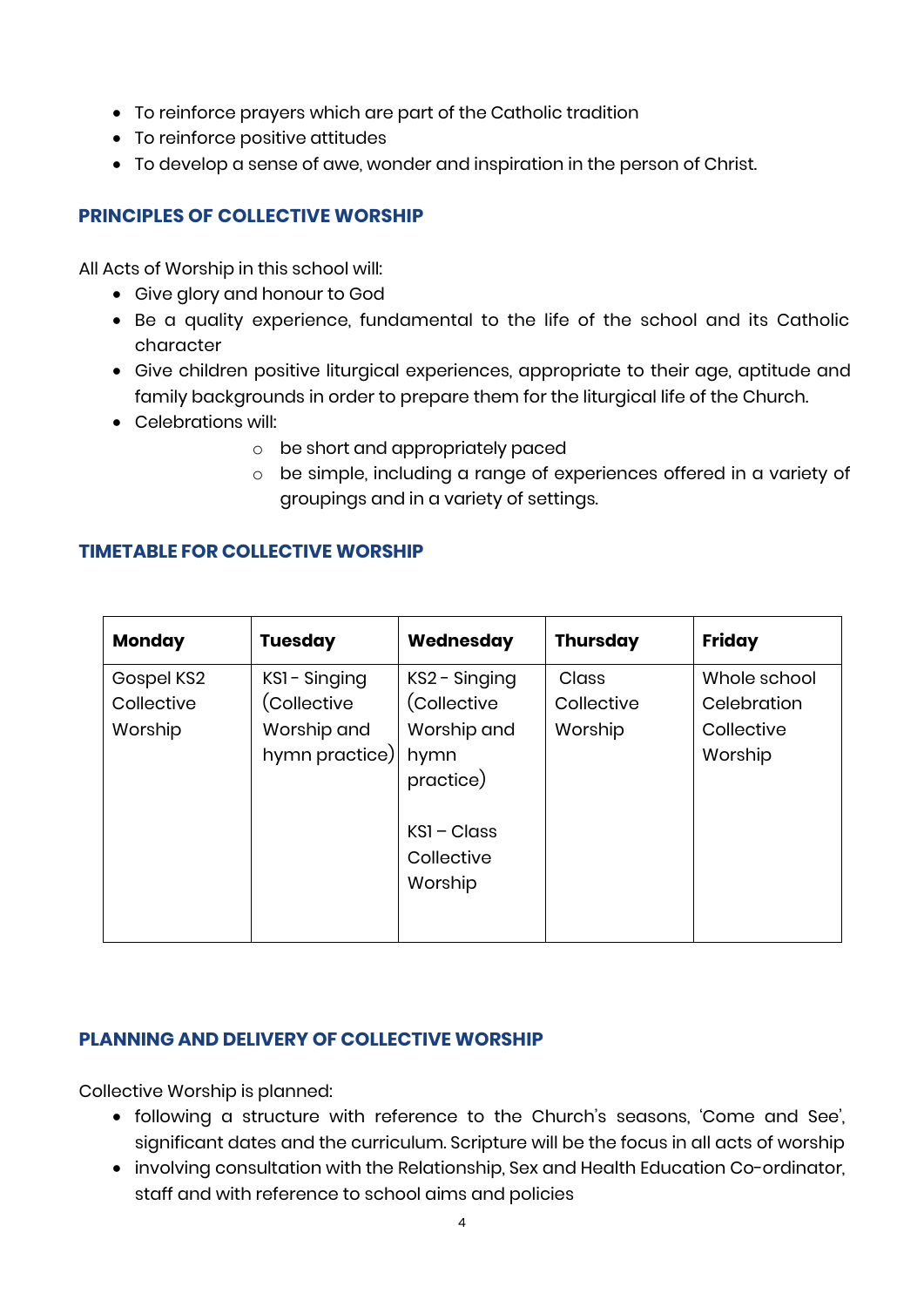- with flexibility to respond to changing situations within the school and the wider community
- to develop in pupils skills that enable them to prepare, organise and lead worship rather than always participating or contributing in a token way.

The format for Collective Worship for our school will be:

- **Gather**  how we come together, the setting, the environment (quiet reflective music, lighted candles, icons etc.)
- **Proclaim**  every liturgy will centre around at least one text from the Bible, with the reading of the day being the first source. The Word of God will be proclaimed from a bible.
- **Respond**  The response to the Word may lead into a time of ritual action or communal prayer. The ritual action may vary (dance, music, drama, art, poetry etc.) We place our needs before God (intercessory prayers)
- **Go Forth**  Giving the children something to hold on to from the experience of the liturgy that they can take into their daily lives.

## **EUCHARIST AND NON-EUCHARISTIC SERVICES**

School masses are celebrated at the beginning of the school year, St Alban's Feast day, on Holy Days of Obligation and to celebrate all who are leaving in July.

Year 3 leads a Way of the Cross service for the school in Lent. Year 5 and 6 are given the opportunity to take part in Reconciliation during Lent.

During the academic year, each class in the school has the opportunity to prepare and deliver a class assembly. These assemblies are presented to the whole school community with parents from the class invited to attend.

### **MONITORING AND EVALUATION**

The school's provision of worship is evaluated by the R.E. Co-ordinator, SMT and governors to consider whether it meets the needs of all pupils and whether pupils are making progress in acquiring skills and abilities in organising and leading worship.

#### **RESOURCES**

Teacher resources, assembly books, assembly plan are located in the staffroom. In each classroom, the children have access to a range of resources including:

- Cloths in the colours of the Liturgical year
- Candles and incense
- A variety of objects and artefacts e.g. stones, shells, statues
- Music/CDs

#### **SPECIAL EDUCATIONAL NEEDS**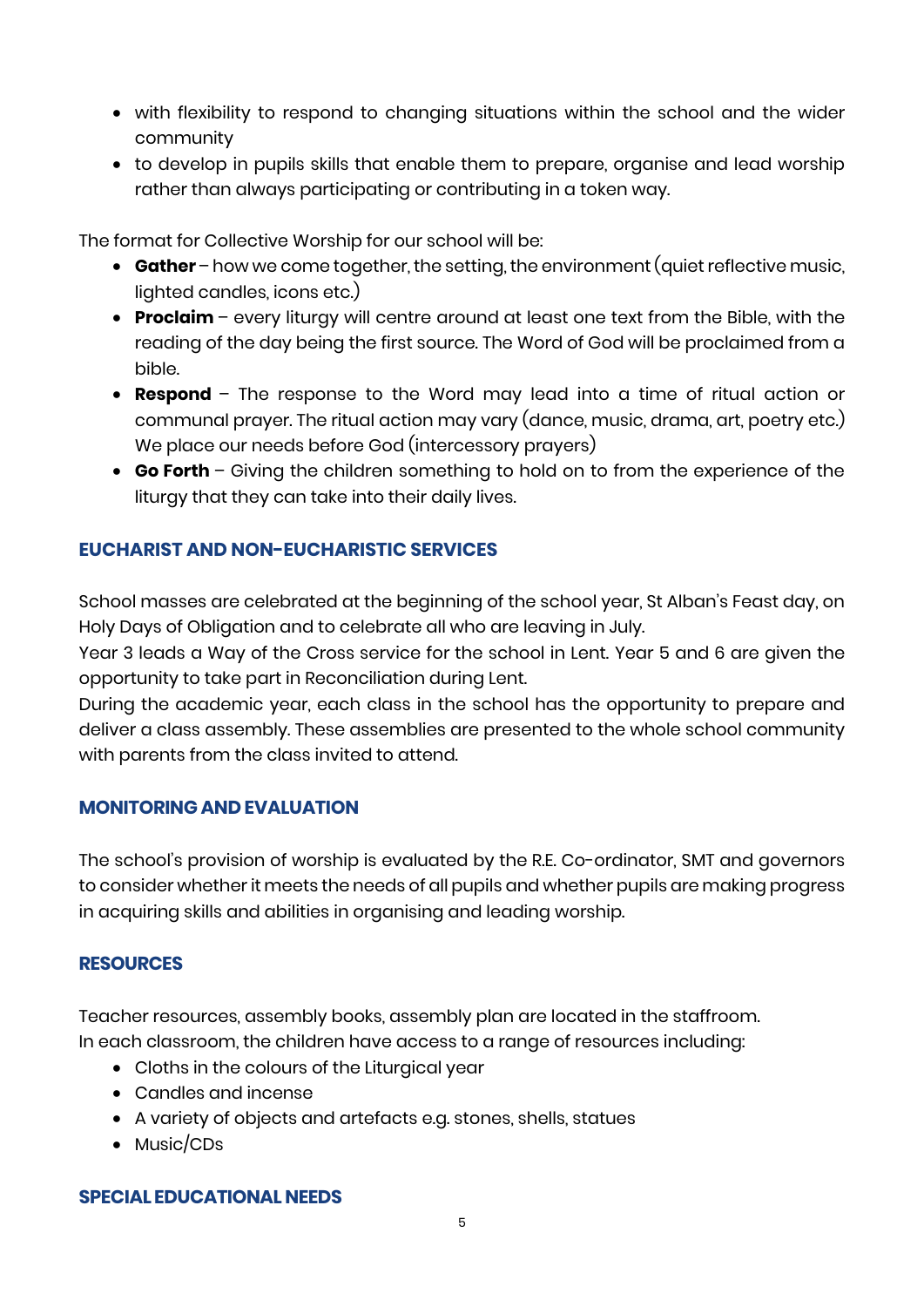It is the responsibility of each class teacher to ensure that every child can participate in acts of collective worship to the best of their ability.

# **THE ROLE OF THE CO-ORDINATOR FOR COLLECTIVE WORSHIP**

The R.E. Co-ordinator is also the co-ordinator for collective worship.

- Formulating a written policy for Collective Worship
- Ensuring that there is a development plan for Collective Worship which may at times form part of the school development plan
- Ensuring that Collective Worship is appropriate to the age, aptitudes and family backgrounds of pupils
- Ensuring that Collective Worship takes account of the religious and educational needs of all who share in it
- Organising themes for Worship
- Assisting the governors and Headteacher to carry out their legal responsibilities with regard to Collective Worship

The R.E. Co-ordinator is also responsible for the planning, monitoring and evaluation of collective worship. This task involves:

- Maintaining and developing effective procedures and documentation
- Observing, on occasions, an Act of Collective Worship
- Informing the Headteacher of standards and developments in Collective Worship